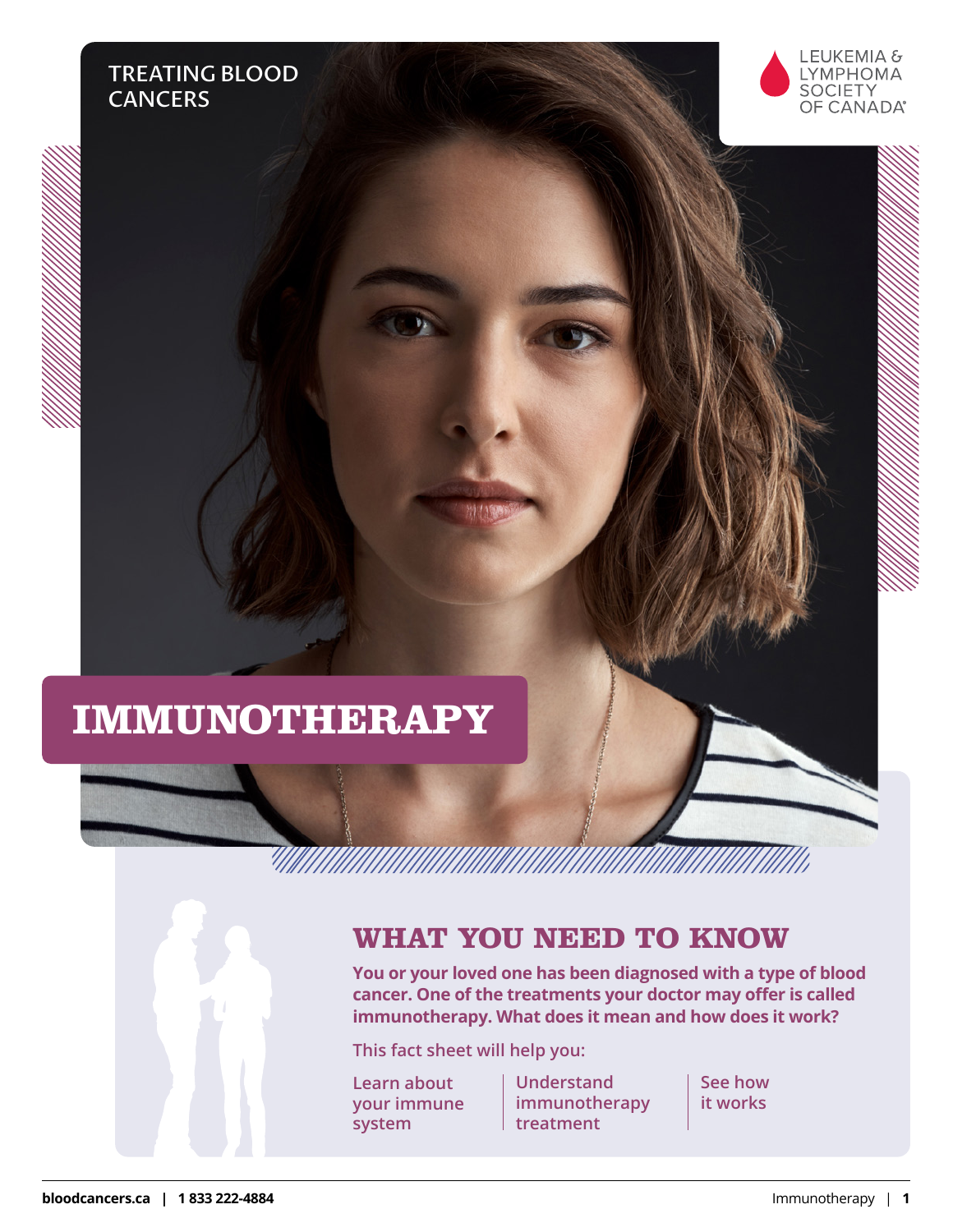

### **Your immune system**

To learn about how immunotherapy treatment works, it helps to understand your immune system. The immune system is your body's primary defense against infection and cancer.

**About your immune system**

- • Your immune system recognizes the difference between cells that naturally belong in your body and cells that are foreign and toxic (antigens).
- An antigen can be from the environment, like bacteria or a virus.
- An antigen can also be made inside your body, such as a cancer cell.
- Having a foreign cell in your body causes your immune system to identify, target, and eliminate the cell.
- The cells in your immune system that fight infection and disease are white blood cells, also called lymphocytes.
- There are three main types of lymphocytes:
	- **B lymphocytes** (B cells) recognize and target foreign cells
- **T lymphocytes** (T cells) are the main cancer fighters; they recognize and target foreign cells, and kill invading and infected cells
- **Natural killer** (NK) cells attack cancer cells and eliminate viruses

When your immune system is working well, lymphocytes travel through your body looking for and destroying anything that does not belong there.

# **What is immunotherapy?**

Immunotherapy is a type of cancer treatment that improves your immune system's ability to detect and attack cancer cells. Doctors and researchers are learning to manage the immune system to destroy cancer cells. This approach is effective for certain blood cancers. Not all blood cancers can be treated with immunotherapy.

**Cancer and the immune system** • Scientists think that the body recognizes and destroys many abnormal cells before they become cancer. • Even a healthy immune system can't always prevent cancers from forming.

- Sometimes cancers can bypass the immune system and multiply: this is called immunoediting.
- Cells can go through genetic changes that allow them to avoid being detected and destroyed.
- Immunotherapy activates or reactivates the immune system to attack and destroy cancer cells that have not been detected.

## **How does it work?**

Immunotherapy treatments work in different ways. Some boost your body's immune system. Others help train your immune system to attack specific cancer cells.

**The science of how immunotherapy works is still new.**

**immunotherapy is to detect and attack cancer cells.**

**The goal of**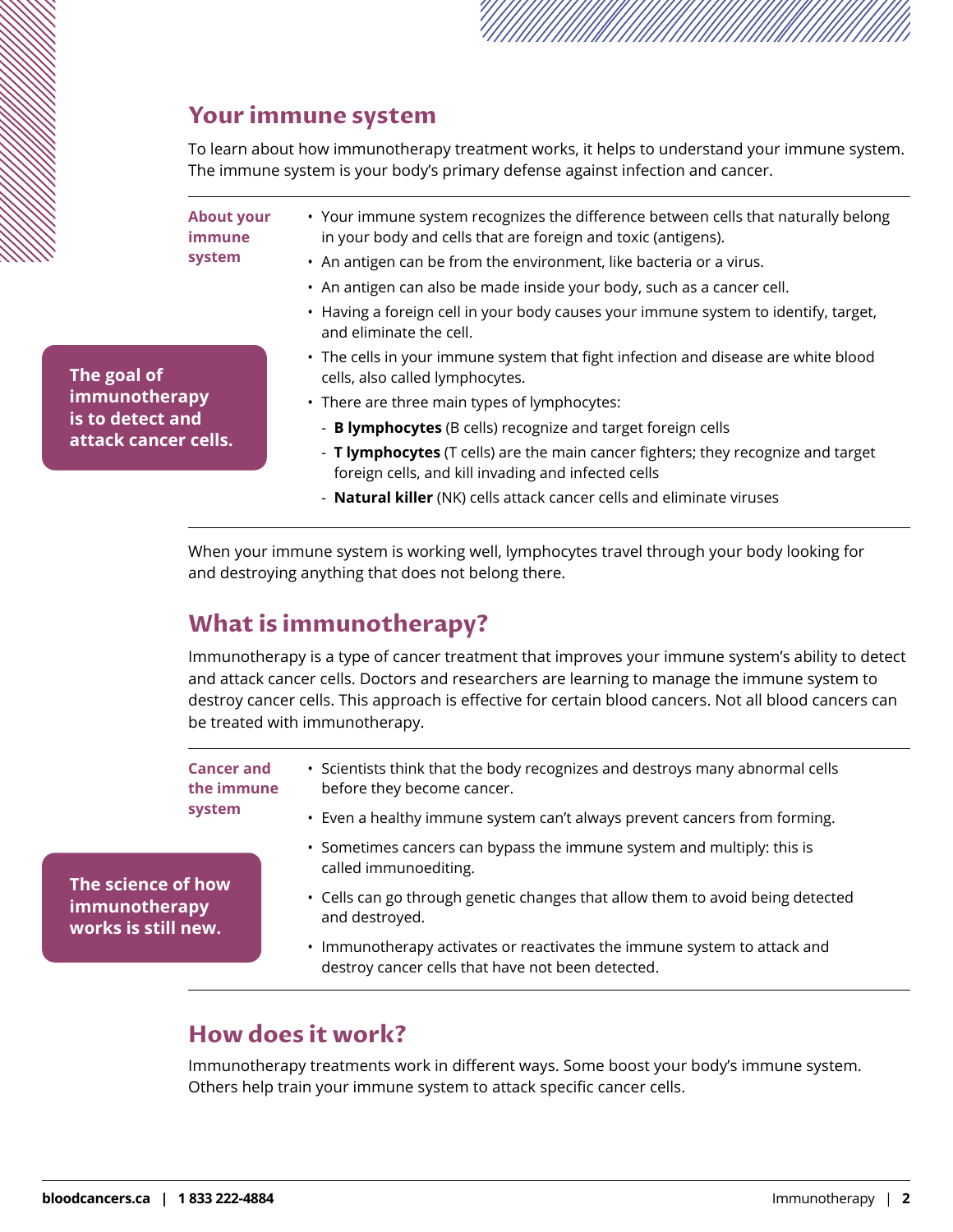Here are four types of immunotherapy treatment for blood cancers that are being used or being studied:

| Name of treatment                             | <b>Description</b>                                                                                                                                                                                                                                                                             |
|-----------------------------------------------|------------------------------------------------------------------------------------------------------------------------------------------------------------------------------------------------------------------------------------------------------------------------------------------------|
| <b>Immune checkpoint</b><br><b>inhibitors</b> | This intravenous (IV) treatment allows T cells to stay active and to attack<br>cancer cells.                                                                                                                                                                                                   |
| <b>Adoptive cell</b><br>transfer              | This treatment allows your own T cells to fight cancer. T cells are taken<br>from your blood and treated in the lab to make them better at targeting<br>and killing cancer cells. The one that has gone furthest in clinical<br>development is chimeric antigen receptor (CAR) T-cell therapy. |
| <b>Monoclonal</b><br><b>antibodies</b>        | This IV treatment marks cancer cells so your immune system can better<br>see and destroy them.                                                                                                                                                                                                 |
| <b>Therapeutic</b><br>vaccines                | Researchers are studying new vaccines to treat certain types of blood<br>cancer. These vaccines train your immune system to recognize cancer<br>cells and protect against them.                                                                                                                |

New immunotherapies are being researched and new drugs and treatments are being used in ongoing clinical trials. Talk to your doctor about whether or not you are eligible for clinical trials.

## **Immunotherapy side effects**

Many immunotherapies involve substances that occur naturally in the body, but side effects can happen when your immune system is overactivated.

Even though most people can tolerate immunotherapy more easily than chemotherapy, it's important to watch for potential side effects. An overactive immune system can have a negative impact on some organs, including your liver, skin, lungs, kidneys, gastrointestinal tract, and endocrine organs. Speak to your doctor if you are having side effects.

Side effects can continue for weeks or months after treatment stops.

| Common<br>side effects                                                                         | Some common side effects of immunotherapy treatment are: |                                                                                                                                                                                                                                                                                                                                                                        |
|------------------------------------------------------------------------------------------------|----------------------------------------------------------|------------------------------------------------------------------------------------------------------------------------------------------------------------------------------------------------------------------------------------------------------------------------------------------------------------------------------------------------------------------------|
|                                                                                                |                                                          | • Fatigue, rash, diarrhea, stomach pain, nausea, vomiting, cough, shortness of<br>breath, headache, confusion, and muscle weakness or pain from immune<br>checkpoint inhibitor treatments                                                                                                                                                                              |
| <b>People who have</b><br>immunotherapy<br>usually tolerate<br>it better than<br>chemotherapy. |                                                          | • Cytokine release syndrome, a serious side effect that includes fever, nausea,<br>headache, rapid heartbeat, low blood pressure, and difficulty breathing from<br>CAR T-cell treatment - the syndrome is usually mild, but can be life-threatening                                                                                                                    |
|                                                                                                |                                                          | • Neurologic toxicity (also known as CAR T-cell-related encephalopathy syndrome),<br>a neurological problem that affects the brain, spinal, and other nerves from<br>CAR T-cell treatment; symptoms can include problems remembering words,<br>handwriting changes, difficulty speaking, hallucinations, being less alert,<br>confusion, and changes in sleep patterns |
|                                                                                                |                                                          | · Fatigue, weakness, headaches, backaches, diarrhea, rash, dizziness, nausea,<br>vomiting, fever, chills, muscle aches, and breathlessness caused by monoclonal<br>antibodies treatment, including a possible allergic reaction                                                                                                                                        |